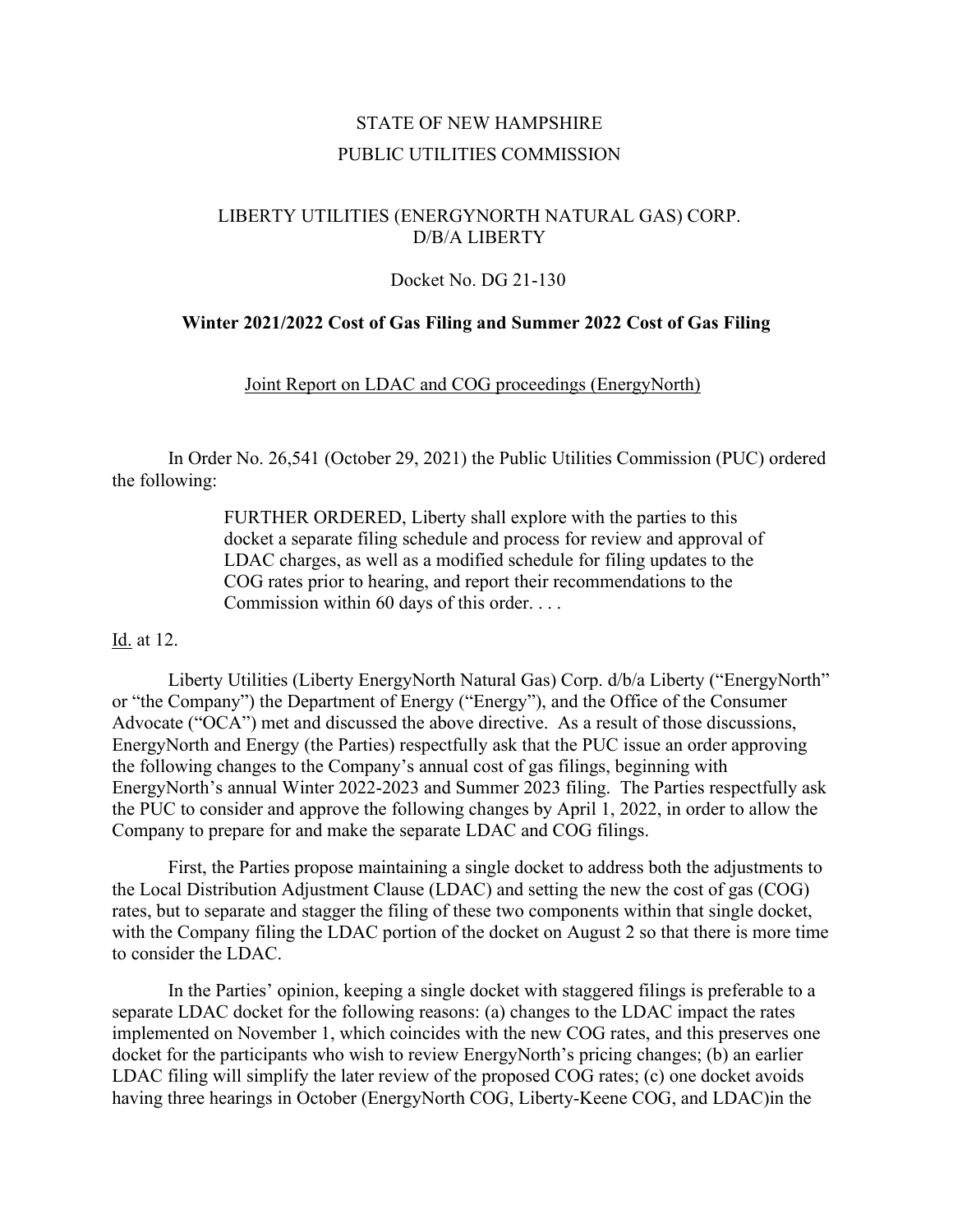fall instead of the two Liberty hearings that currently occur; (d) one docket avoids the procedural complexities that may arise from consolidating separate LDAC and COG dockets for November 1 rates should testimony, adjustments, or changes be relevant to both; and (e) a staggered filing is similar to the process for Liberty's electric default service solicitation and annual reconciliation, where the reconciliation filing is made one month in advance of the default service solicitation results. See, e.g., Docket No. DE 21-087 Liberty Utilities (Granite State Electric) Corp. d/b/a Liberty Utilities, 2021 Default Service Solicitations.

Thus, the Parties propose that the Company make an LDAC-only filing no later than August 2, and a COG filing no later than September 1 (the currently required date for the COG filing). This will allow the Parties to conduct initial discovery and hold an initial technical session on the LDAC during August, then conduct initial discovery and hold an initial technical session on the COG in September. The Parties agree that issues related to both the LDAC and COG will remain subject to discovery throughout the docket.

The Parties further anticipate that the Sept 1 COG filing will combine the August 2 LDAC information with the new COG information such that the filings retain the format of the Winter 2021-22 EnergyNorth COG filing. This will minimize change in presentation, best permit comparisons to prior years, and thus support continuity and ease of analysis.

Note that the limiting factor in making the LDAC filing even earlier than August 2 is the internal availability of the sales forecast for the upcoming year. EnergyNorth does not finalize the sales forecast, which is necessary for the calculation of all the proposed LDAC and COG rates, until late June.

Second, in order to conduct discovery and hold technical sessions efficiently, the Parties propose that parties may file an initial set of data requests for LDAC filed by August 9, with Company responses due August 15, and the technical session to be held August 18 at 10 a.m. and an initial set of data requests for COG filed by September 9 with Company responses due September 15 and the technical session to be held at 10:00 a.m. on September 18. In the event any of these dates falls on a weekend or holiday, then the next business day will be the due date. Thereafter, responses to additional data requests shall be due no later than 10 calendar days from the date the requests are filed, unless otherwise ordered by the Commission. See Puc 203.09(f). The Company will provide data request responses earlier, if at all possible.

The Parties agree that an initial technical session shall be held on August 18 for the LDAC filing and on September 18 for the COG filing, unless otherwise agreed by all parties, in advance, in writing. The COG tech session may also include discussion of LDAC issues. If designated initial technical session days are weekends or holidays, then the technical session shall be held on the next business day. See Puc 202.03(b). Given the short timeframe under which LDAC and COG review is conducted, this will permit the Parties to make full use of available time while the PUC reviews the Parties' proposed procedural schedule(s) and schedules a hearing date.

The Parties will further endeavor to agree to a consensus schedule to address other procedural steps (including but not limited to additional data requests and technical sessions), which schedule EnergyNorth will propose with its September 1 COG filing. If no consensus is reached, alternative proposed schedules can be proposed.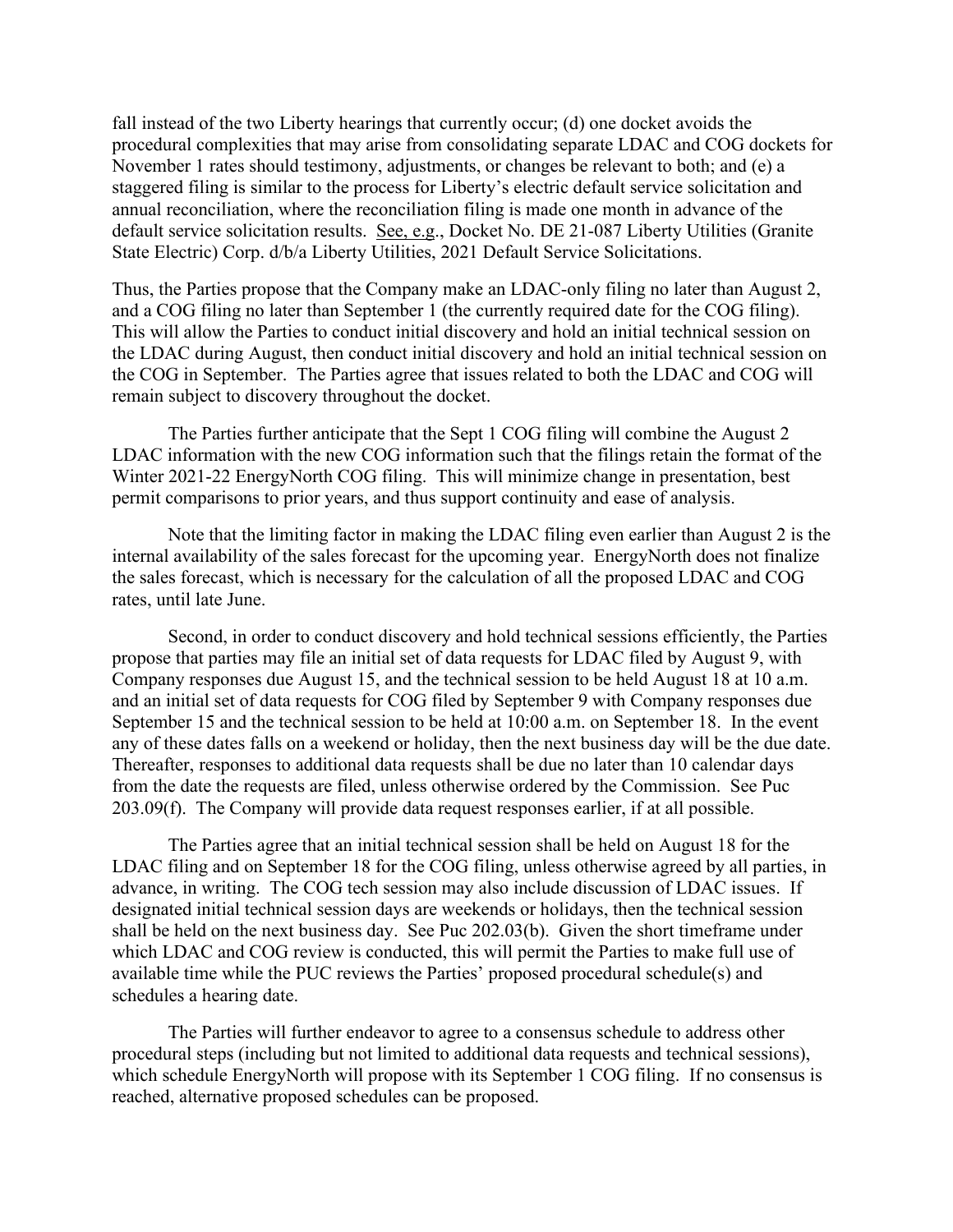Third, the Parties propose that the Company make one updated filing no later than October 1 to reflect changes in natural gas pricing, if necessary. Any updated filings will be accompanied by EnergyNorth's explanation of the changes made and will contain "clean" and red-lined /annotated copies of testimony, schedules, and proposed tariff pages. If any necessary changes are identified after the October 1 filing, the Company agrees to promptly identify those changes in discussions with the parties and at hearing and file any necessary post-hearing updates before November 1. Significant changes may warrant separate treatment.

The Parties agree that it is important for EnergyNorth to retain the option of updating its filing on October 1 to include updated natural gas pricing, as EnergyNorth has described substantial exposure to the volatile pricing at the Dracut, Massachusetts, receipt point ("Zone 6") and prices can change substantially and quickly from what is included in the September 1 filing. EnergyNorth explains that although it has the ability to obtain lower priced gas from receipt points in the Gulf of Mexico and Canada, and from its storage in the Marcellus region of Pennsylvania – which resources the Company exhausts before turning to more expensive options -- the Company must still buy a substantial portion of its winter supplies at Dracut, which the Company states is often the highest priced receipt point in the nation.

Given this described market volatility, the Parties agree that it is sometimes appropriate for EnergyNorth to update the proposed COG rates after the September 1 filing in order to reduce the risk of a large over- or under-collection over the course of the winter season. The Parties therefore agree that an EnergyNorth updated filing *no later than October 1* reasonably balances the occasional need for more current natural gas pricing, against the administrative burdens imposed by making updated filings later in Octobers. The Parties note that for significant gas market changes occurring after October 1, the Company may avail itself of the monthly trigger filings, which can first be made effective as of December 1 (Winter) and first be made effective as of June 1 (Summer). The Company may also consider filing motions requesting authority to exceed the 25% cap on increases in the COG rate that can be made with those monthly filings. See Order No. 26,541 at 10 ("Liberty is required to advise the Commission immediately when it appears that rates are projected to increase above the 25 percent cap so that the Commission may consider adjusting the rate above the cap").

The Parties ask the PUC to allow a minimum of ten days for the Energy to review EnergyNorth's compliance LDAC/COG tariff filing before the PUC issues a letter of compliance. The Parties ask the PUC to allow a minimum of three days for Energy to review EnergyNorth's trigger filings (including tariff pages) before the PUC issues a letter of compliance. This will allow Energy an opportunity for review.

To summarize, the Parties propose the following procedural schedule for the Company's Winter 2022-23 and Summer 2023 cost of gas filing and such filings in subsequent years:

| August 2, | LDAC filing, covering all components of the LDAC |
|-----------|--------------------------------------------------|
| August 9  | Initial LDAC discovery due to Company            |
| August 15 | Company responses due                            |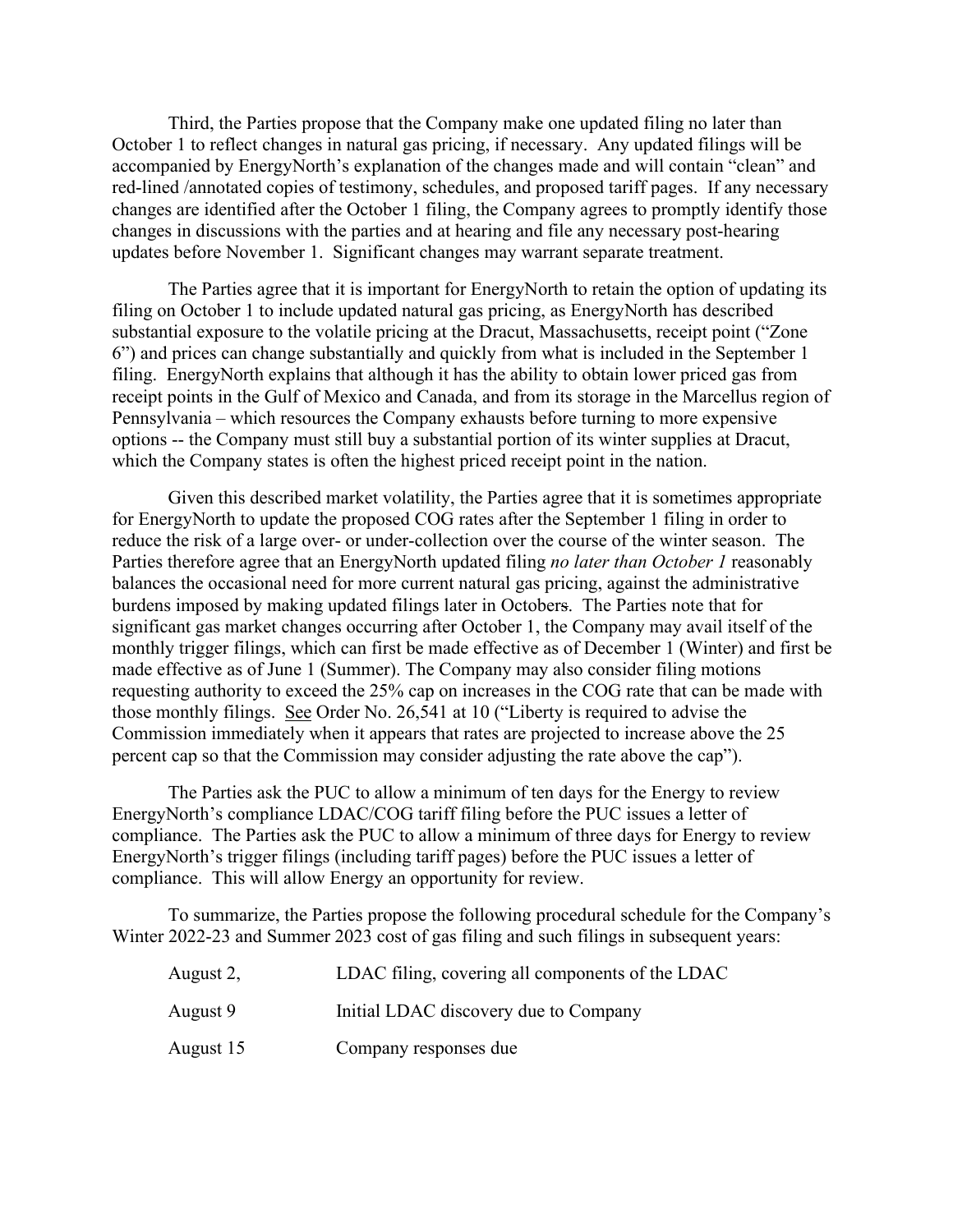| August 18    | Initial August 18 technical session on the LDAC filing; thereafter<br>discovery consistent with Puc Rules and/or approved procedural<br>schedule                                                                                                                                                                                                                                                                                                                                               |
|--------------|------------------------------------------------------------------------------------------------------------------------------------------------------------------------------------------------------------------------------------------------------------------------------------------------------------------------------------------------------------------------------------------------------------------------------------------------------------------------------------------------|
| September 1  | COG filing, combined with prior LDAC filing, retaining format of<br>the Winter 2021-2022 and Summer 2022 filing                                                                                                                                                                                                                                                                                                                                                                                |
| September 9  | Initial COG discovery                                                                                                                                                                                                                                                                                                                                                                                                                                                                          |
| September 15 | Company responses due                                                                                                                                                                                                                                                                                                                                                                                                                                                                          |
| September 18 | Initial September 18 technical session on the COG filing (which<br>may include LDAC issues); thereafter discovery consistent with<br>Puc Rules and/or approved procedural schedule                                                                                                                                                                                                                                                                                                             |
| October $11$ | Updated filing to reflect current natural gas pricing, and any other<br>Company changes, if necessary. Filing to include "clean" and<br>"red-lined" /annotated testimony, schedules and proposed tariff<br>pages, and a brief explanation of why the changes were made in<br>the accompanying cover letter. Energy (and intervenors) may file<br>data requests following any updated filing. The Company shall<br>use best efforts to respond to those data requests in advance of<br>hearing. |
| October      | complete discovery, technical sessions, and motions practice, if<br>any, conduct hearing.                                                                                                                                                                                                                                                                                                                                                                                                      |
| November 1   | no later than this date, the PUC issues an Order establishing<br>EnergyNorth LDAC and COG rates effective November 1.                                                                                                                                                                                                                                                                                                                                                                          |

Fourth, when petitions are first filed, EnergyNorth agrees to make a good faith effort to identify any LDAC and COG issues that are likely too complex to be resolved in the compressed LDAC/COG schedule outlined above and to carve out those complex issues to be addressed on a separate timeline in this docket or in a separate docket, provided such separate treatment does not prejudice any party's rights. The Parties would then ask the PUC to approve a process to separately adjudicate such an issue on a different timeline. Recent examples of such complex issues that are better resolve outside the fast-paced COG process are the Revenue Decoupling Adjustment Factor issue discussed in this docket, and the prudence of the Liberty-Keene CNG contracts/historic demand charges as addressed in Docket No. DG 20-152. See Order No. 26,480 (May 14, 2021). Absent agreement, nothing in this statement precludes any party from asking the Commission to carve out an issue for consideration on a separate schedule or in a separate docket

The Parties ask the PUC to address a motion to defer or "carve out" adjudication on a particular issue as promptly as possible, to conserve PUC and the Parties' time and resources, including preparation time.

<span id="page-3-0"></span><sup>1</sup> October 1, 2022 is a Saturday. Therefore, for the first year of this proposed schedule, the updated filing shall be due Monday, October 3, 2021, unless otherwise agreed by the parties, in advance, in writing.